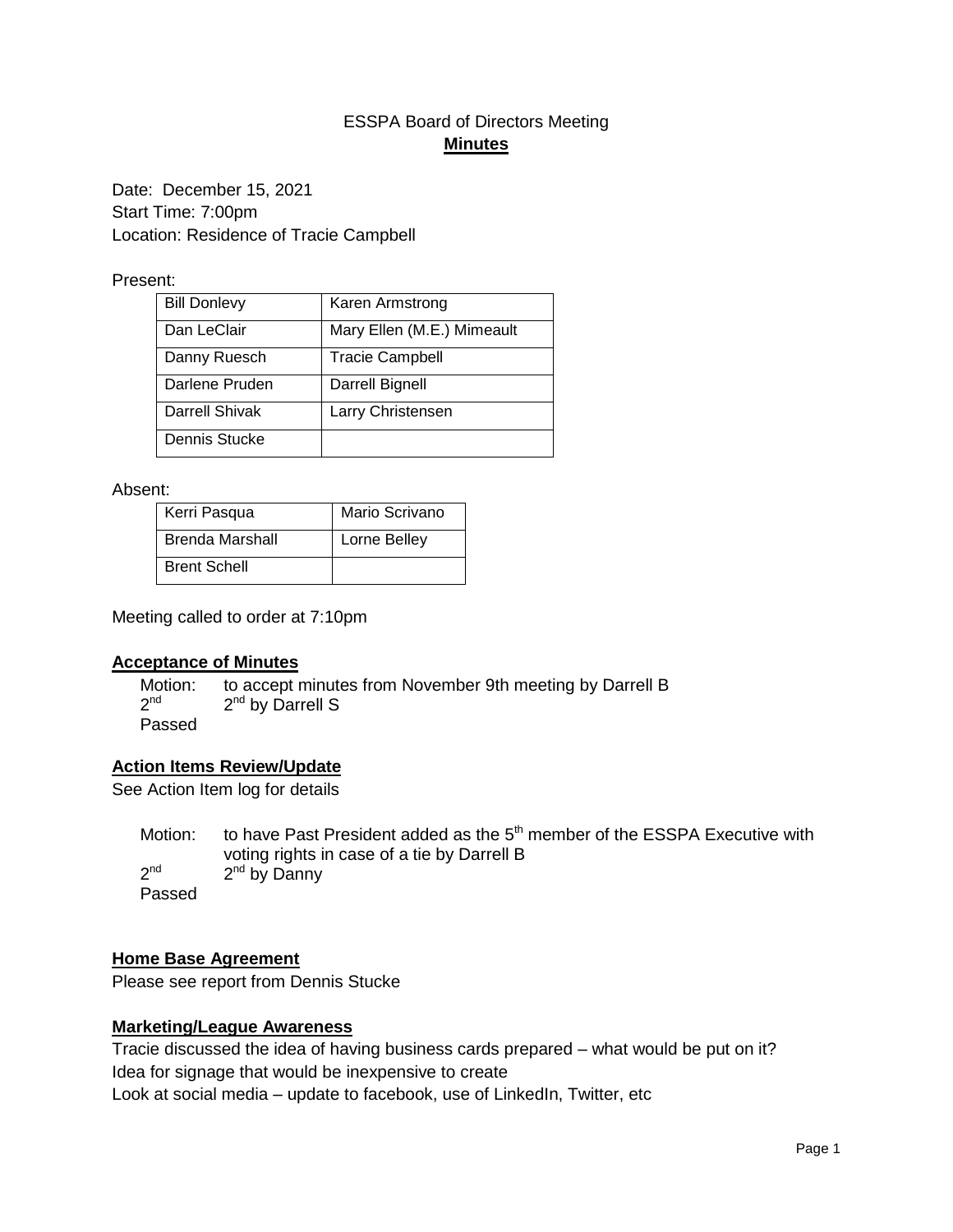#### **Other Business:**

- $\bullet$  Hold the Board of Director meeting on the 2<sup>nd</sup> Wednesday of every month
- Coordinators attend meetings due to number of people in attendance at a meeting decided that beneficial to have them as part of the discussion since they have the pulse of the league and members.
- ME confirmed email addresses for internal contact list
- Update from Mario I have submitted a tentative schedule for Cuthbertson and plan to reach out to teams from last year early in Jan to confirm. I will also reach out to a few other contacts to gauge interest and suggest advertising for new teams in Feb to try and build another 2 teams for Cuthbertson 2022. Let's see how this new variant run goes as I could also try for our Company boardroom for next meeting if safe and able to do so.

**Next Meeting -** January 12, 2022 at the ESSPA office

#### **Adjournment of Meeting**

Motion: to adjourn meeting at 9:35pm by Larry.  $2^{nd}$ by Tracie Passed

## **Action Items**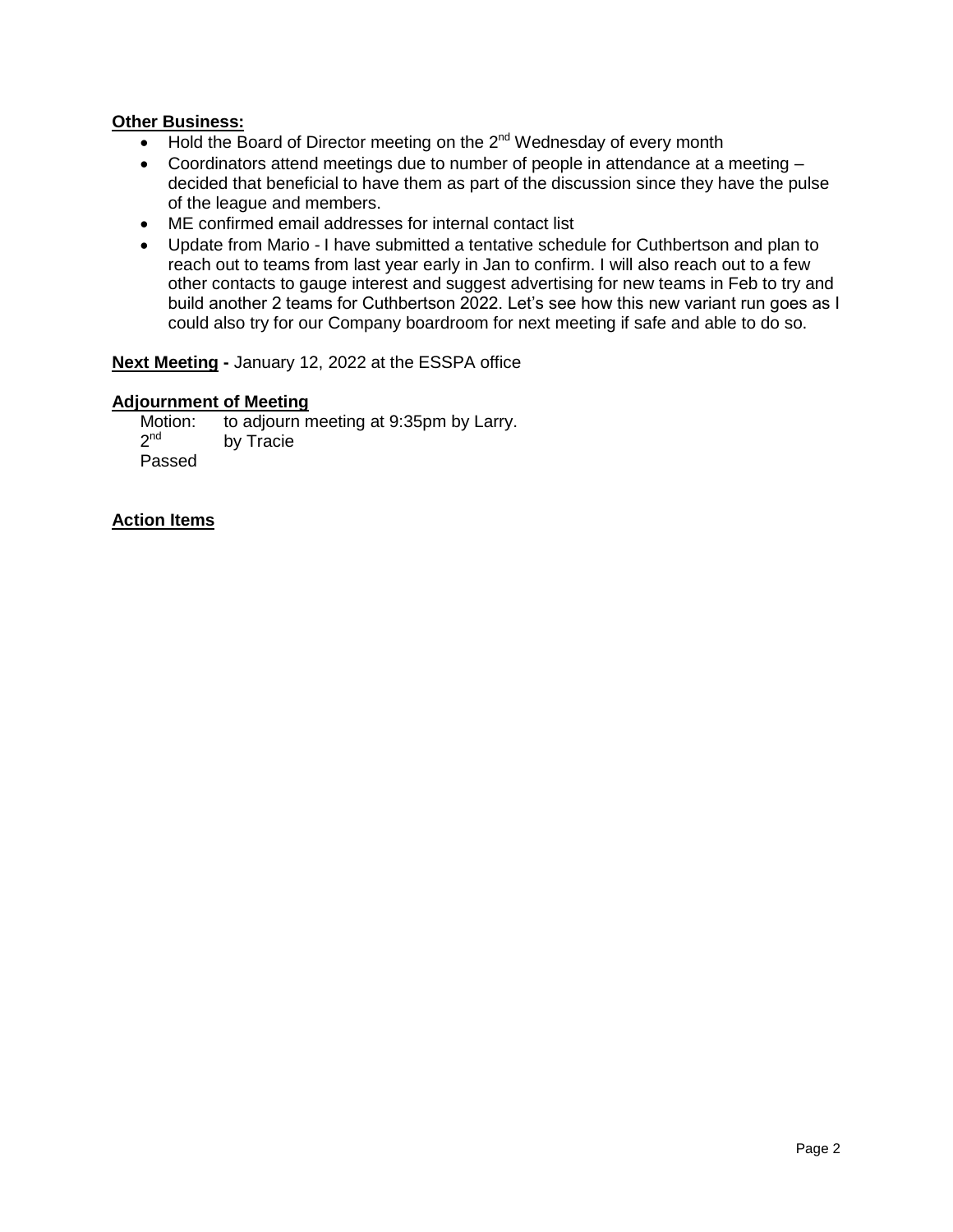## **ESSPA Board of Directors Action Items**

| <b>Date</b><br><b>Created</b> | <b>Action Item</b>                                                                                       | <b>Assigned</b><br>To        | <b>Due</b><br><b>Date</b> | <b>Closed</b><br><b>Date</b> | <b>Status</b>                                                                                                                                                                                                                                  |
|-------------------------------|----------------------------------------------------------------------------------------------------------|------------------------------|---------------------------|------------------------------|------------------------------------------------------------------------------------------------------------------------------------------------------------------------------------------------------------------------------------------------|
| 11/9/21                       | Desktop computer from Lions office - still<br>working/worth keeping?                                     | Brenda                       | 12/8/21                   |                              | • Brenda to look at what is on the<br>computer for data to backup and<br>determine if DT is worth keeping                                                                                                                                      |
| 11/9/21                       | Email addresses set up for new board members                                                             | Brenda                       | 12/8/21                   | 12/15/21                     | • Brenda provided new board<br>members 'how to' docs to<br>initialize and setup esspa.ca email<br>accounts                                                                                                                                     |
| 11/9/21                       | AGM Minutes finalized and posted to website                                                              | ME                           | 12/8/21                   |                              | $\bullet$                                                                                                                                                                                                                                      |
| 11/9/21                       | Bylaw revisions sent to Societies                                                                        | ME                           | 12/8/21                   |                              | $\bullet$                                                                                                                                                                                                                                      |
| 11/9/21                       | Update address with Societies                                                                            | ME                           | 12/8/21                   |                              | $\bullet$                                                                                                                                                                                                                                      |
| 11/9/21                       | Secretary computer - reset laptop and get up<br>and running                                              | ME                           | <b>ASAP</b>               |                              | $\bullet$                                                                                                                                                                                                                                      |
| 11/9/21                       | Assign a MS Office license to Secretary's ESSPA<br>laptop                                                | <b>Brenda</b>                |                           | 12/15/21                     | • Brenda has an extra license that is<br>willing to share for ESSPA laptop<br>• Update $12/15$ - Brenda sent<br>invite to ME for secretary laptop                                                                                              |
| 11/9/21                       | ESSPA related documents - where are these<br>stored?                                                     | AH<br>ME                     | 12/8/21                   |                              | • Discuss at next meeting, is there a<br>central location or possibly look<br>at setting up cloud storage<br>• Update 12/15 - ME to check with<br>Brenda to see if RAMP has this<br>functionality. Discussion around<br>securing cloud storage |
| 11/9/21                       | Letter of authorization prepared for signing<br>authorities to be changed                                | Kerri                        | 12/8/21                   | 12/15/21                     | • Kerri needs to prep a letter<br>stating ok to have changes made<br>to signing authorities<br>· Update 12/15 - Completed                                                                                                                      |
| 11/9/21                       | Update of signing authorities at bank                                                                    | Bert/Bre<br>ntLarry/B<br>ill | 12/8/21                   | 12/15/21                     | · Update 12/15 - Completed                                                                                                                                                                                                                     |
| 11/9/21                       | Check with bank to ensure that have new<br>address and/or have all statements only<br>available on line  | Bert/Bre<br>ntLarry/B<br>ill |                           | 12/15/21                     | • Update 12/15 - Completed                                                                                                                                                                                                                     |
| 11/9/21                       | Mailbox keys - collect and assign to two board<br>members - TBD                                          | ME                           |                           |                              | • PO box setup at Kingsway<br>Shopper's Drug Mart for ESSPA<br>mail<br>• Plan to keep mailbox for another<br>season to assess quantity of mail<br>rec'd<br>• Update 12/15 - ME to touch base<br>with Kerri to see who has the two<br>keys      |
| 11/9/21                       | Women's division - send out email to<br>membership and those that participated in the<br>Women's Fun Day | Armie                        |                           |                              | $\bullet$                                                                                                                                                                                                                                      |
| 11/9/21                       | Provide names/information to Karen for email<br>preparation                                              | Brenda                       | ASAP                      | 12/15/21                     | • Update 12/15 - Completed                                                                                                                                                                                                                     |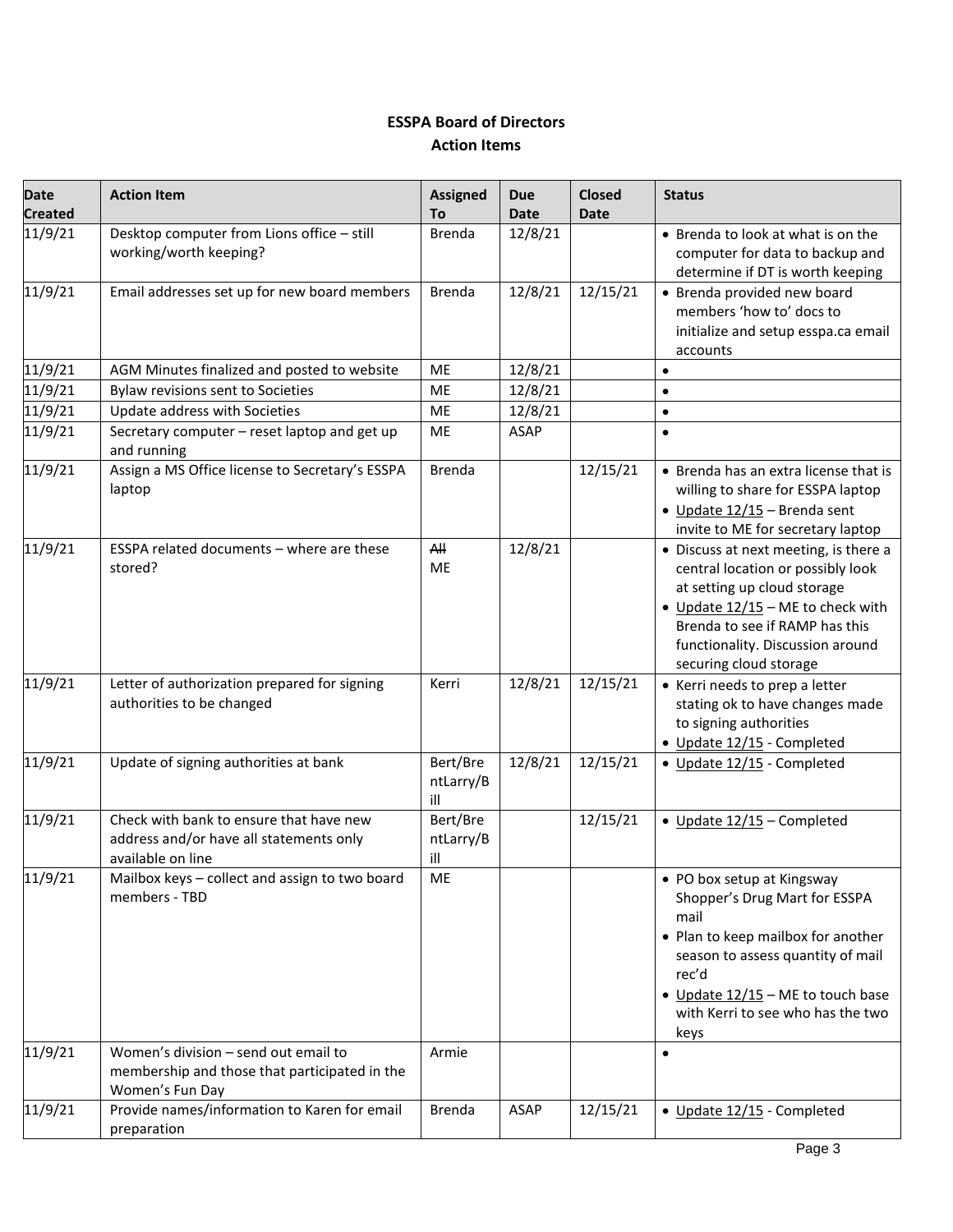| <b>Date</b><br><b>Created</b> | <b>Action Item</b>                                                     | <b>Assigned</b><br><b>To</b> | <b>Due</b><br><b>Date</b> | <b>Closed</b><br><b>Date</b> | <b>Status</b>                                                                                                                                                                                                                                                                                                                       |
|-------------------------------|------------------------------------------------------------------------|------------------------------|---------------------------|------------------------------|-------------------------------------------------------------------------------------------------------------------------------------------------------------------------------------------------------------------------------------------------------------------------------------------------------------------------------------|
| 11/9/21                       | Send Facebook password to Marketing and<br><b>Recruitment Director</b> | <b>Bert</b>                  | <b>ASAP</b>               | 12/15/21                     | • Send password to Tracie<br>· Update 12/15 - Completed                                                                                                                                                                                                                                                                             |
| 11/9/21                       | New uniforms                                                           | Danny/<br>Kerri              | 12/8/21                   |                              | · Ideas on pricing for new uniforms<br>• Update 12/15 - Danny presented<br>some options, sublimated jersey's<br>range from 25-40/jersey<br>depending on thickness of<br>material, design is not a factor.<br>Discussion on who/how pay for -<br>host tournament? 50/50?. Also,<br>who would own the jersey, ESSPA<br>or individual? |
| 11/9/21                       | Draft schedules prepared for 2022                                      | Division<br>Coord            | 12/8/21                   | 12/15/21                     | • Coordinators meet to prep a draft<br>schedule for their divisions so<br>Lorne can have this information<br>for City request<br>• Update 12/15 - Coordinators<br>drafted their schedule and<br>emailed the info that ME<br>compiled and put in a document<br>and sent to Lorne                                                     |
| 11/9/21                       | Provide examples of schedules from previous<br>years                   | <b>Brenda</b>                | <b>ASAP</b>               | 12/15/21                     | • Download 2019, 2020, 2021 and<br>send to Coordinators<br>· Update 12/15 - completed                                                                                                                                                                                                                                               |
| 11/9/21                       | Code of Conduct document                                               | Coordina<br>tors<br>ME/All   | 1/12/21                   |                              | • Pertains to all of ESSPA<br>• Update 12/15 - Darlene to send<br>ME copy of document which she<br>will send out to Board for<br>discussion at January meeting                                                                                                                                                                      |
| 11/9/21                       | Rules of Play reviewed/finalized                                       | Coord<br>Bill                | Draft<br>for Jan<br>mtg   |                              | • Rules have been based off SPN<br>however can customize to what<br>division(s) feel works best for<br>membership (i.e., substitutions,<br>called mixed or co-ed)<br>$\bullet$ Update $12/15$ - Bill will call a<br>meeting to discuss/finalize                                                                                     |
| 11/9/21                       | Evaluation process review/finalized                                    |                              | Draft<br>for Jan<br>mtg   |                              | • For consideration - can existing<br>players sign and play where THEY<br>think/like to vs where they played<br>previously?                                                                                                                                                                                                         |
| 11/9/21                       | Diamond time request for city                                          | Lorne                        |                           |                              | $\bullet$                                                                                                                                                                                                                                                                                                                           |
| 11/9/21                       | Share ESSPA's requirement/plan with ESSC                               | Lorne                        |                           |                              | $\bullet$                                                                                                                                                                                                                                                                                                                           |
| 11/9/21                       | Inventory of Kitchen                                                   | TBD                          |                           |                              | $\bullet$                                                                                                                                                                                                                                                                                                                           |
| 11/9/21                       | Filing required                                                        | <b>TBD</b>                   |                           |                              | • Update $12/15 -$ Bill will pick up<br>and organize some of the loose<br>files, however there are a couple<br>of filing cabinets that need to be<br>organized (moved from Lions Club<br>office). Once organized (removal<br>of duplicates) look to digitize the                                                                    |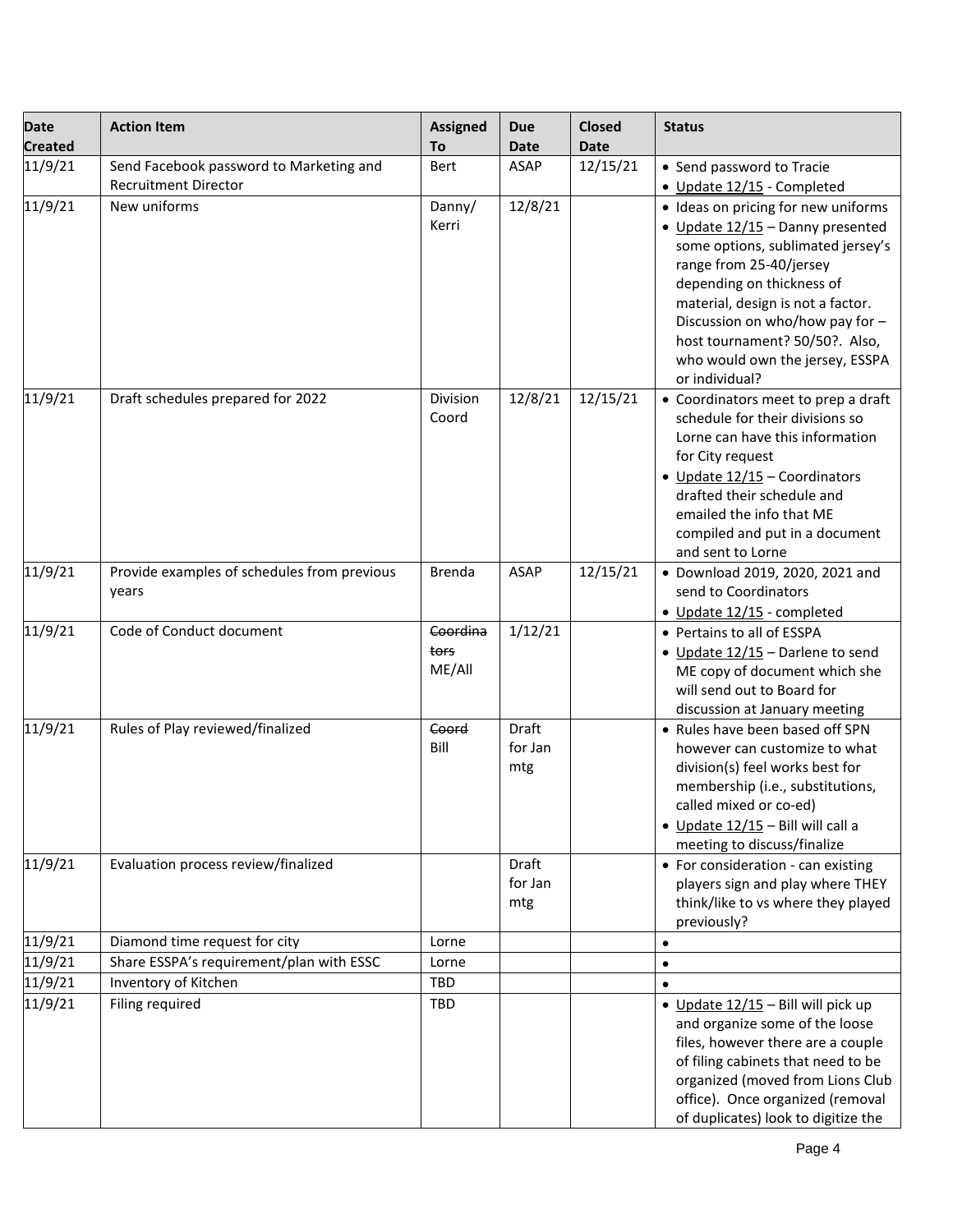| <b>Date</b><br><b>Created</b> | <b>Action Item</b>                                                                           | <b>Assigned</b><br>To  | <b>Due</b><br><b>Date</b> | <b>Closed</b><br><b>Date</b> | <b>Status</b>                                                                                                                                                                                                                                                                                                                                                                                                                                                                                                                                                                                                   |
|-------------------------------|----------------------------------------------------------------------------------------------|------------------------|---------------------------|------------------------------|-----------------------------------------------------------------------------------------------------------------------------------------------------------------------------------------------------------------------------------------------------------------------------------------------------------------------------------------------------------------------------------------------------------------------------------------------------------------------------------------------------------------------------------------------------------------------------------------------------------------|
|                               |                                                                                              |                        |                           |                              | files?                                                                                                                                                                                                                                                                                                                                                                                                                                                                                                                                                                                                          |
| 11/9/21                       | Re-code batting cage                                                                         | Dennis                 |                           |                              | $\bullet$                                                                                                                                                                                                                                                                                                                                                                                                                                                                                                                                                                                                       |
| 11/9/21                       | Re-code garage                                                                               | Dennis                 |                           |                              | $\bullet$                                                                                                                                                                                                                                                                                                                                                                                                                                                                                                                                                                                                       |
| 11/9/21                       | Re-code meeting room                                                                         | Dennis                 |                           |                              | $\bullet$                                                                                                                                                                                                                                                                                                                                                                                                                                                                                                                                                                                                       |
| 11/9/21                       | Set registration deadline                                                                    | All                    |                           |                              | $\bullet$                                                                                                                                                                                                                                                                                                                                                                                                                                                                                                                                                                                                       |
| 11/9/21                       | Insurance policy good til end of March/22,<br>understand what we have                        | <b>Brent</b>           | 12/8/21                   |                              | • Update for next meeting<br>• Update 12/15 - Brent was not in<br>attendance, however sent the<br>following<br>'We do carry lots of liability and<br>some insurance that makes no<br>sense for us to carry but after<br>meeting with the insurance broker<br>and looking over our home base<br>agreement what we carry for a<br>policy is the minimum as dictated<br>by our home base agreement. Our<br>only option would be to meet with<br>the city and have them explain<br>some of the requirements and why<br>there is a need for them and<br>hopefully have them removed from<br>the home base agreement' |
| 11/9/21                       | Insurance policy - research a new one?                                                       |                        |                           |                              |                                                                                                                                                                                                                                                                                                                                                                                                                                                                                                                                                                                                                 |
| 11/9/21                       | Check with City re insurance per our Home<br><b>Base Agreement</b>                           | Lorne/<br>Kerri        |                           |                              | • Is there coverage as part of Home<br><b>Base Agreement?</b>                                                                                                                                                                                                                                                                                                                                                                                                                                                                                                                                                   |
| 11/9/21                       | Casino Chairperson required                                                                  | <b>Darlene</b><br>Bill | 12/8/21                   |                              | • Darlene to reach out to Rob<br>Broulet (sp?) & Bob Grimstead to<br>see if interested<br>• Update 12/15 - both gentlemen<br>are interested, maybe they could<br>co-chair? Bill to confirm with<br>them. Also look to expand this<br>role to include looking at grants                                                                                                                                                                                                                                                                                                                                          |
| 11/9/21                       | Identify the 5 <sup>th</sup> member of ESSPA Executive                                       |                        |                           | 12/15/21                     | • Update 12/15 - voted that Past<br>President should be the 5 <sup>th</sup><br>member of the executive with<br>voting rights in case of a time<br>(motion recorded in minutes)                                                                                                                                                                                                                                                                                                                                                                                                                                  |
| 11/9/21                       | Concession re-established for tournaments,<br>what required (permits, liquor licenses, etc.) |                        |                           |                              | $\bullet$                                                                                                                                                                                                                                                                                                                                                                                                                                                                                                                                                                                                       |
| 11/9/21                       | Liquor license allotment from city, see if can<br>negotiate more                             | Lorne $/$<br>Kerri     |                           |                              | • Understand that ESSPA only<br>allowed to pull 3 liquor licenses,<br>see if can                                                                                                                                                                                                                                                                                                                                                                                                                                                                                                                                |
| 11/9/21                       | Rick Patry replacement - full-time position                                                  |                        |                           | 12/15/21                     | • Dennis to touch base with ?? to<br>see if interested and understand<br>his availability<br>• Update 12/15 - Dennis talked to<br>Richard Osadchuk about taking<br>on this position, and he is                                                                                                                                                                                                                                                                                                                                                                                                                  |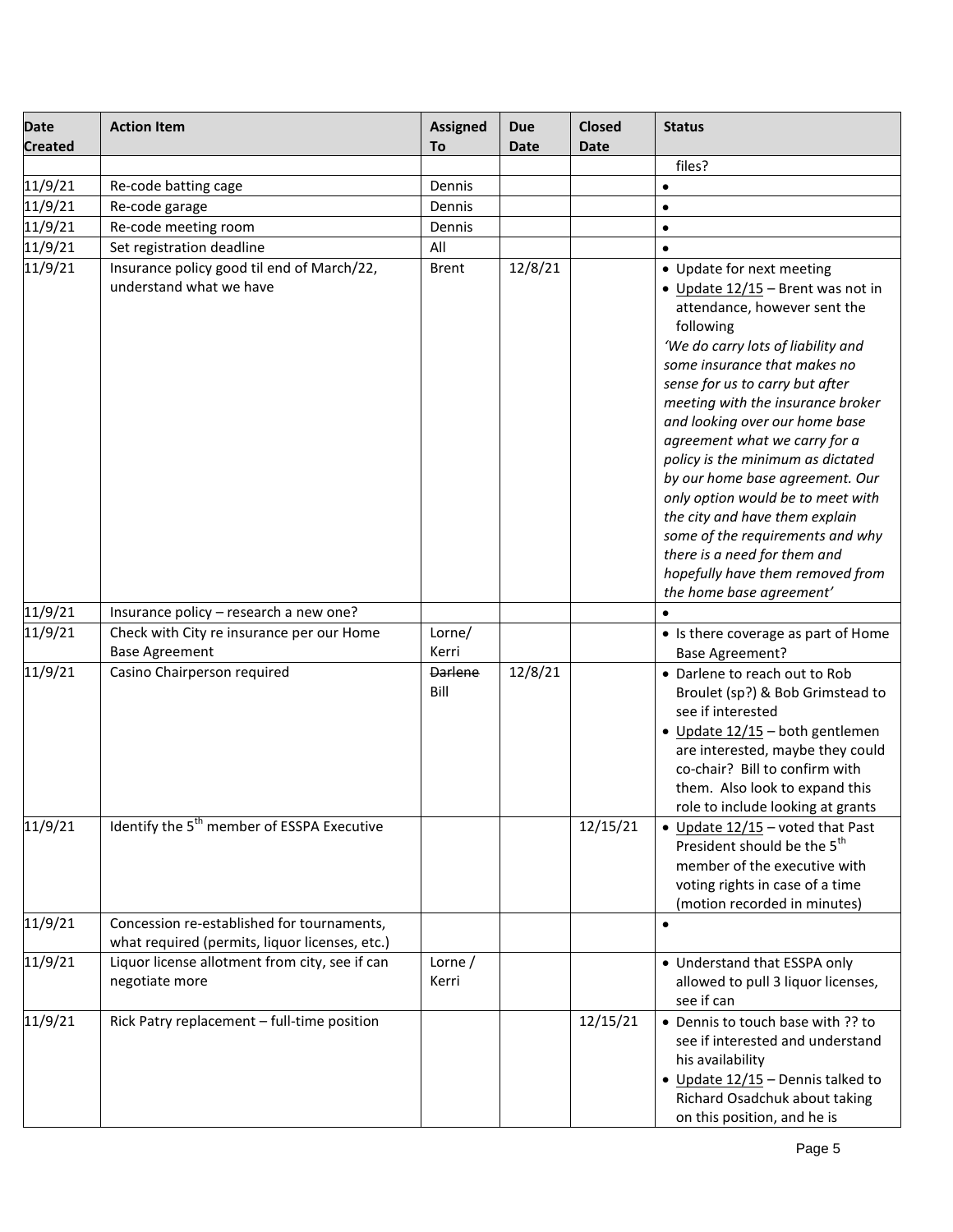| <b>Date</b><br><b>Created</b> | <b>Action Item</b>                                                                                       | <b>Assigned</b><br>To | <b>Due</b><br><b>Date</b> | <b>Closed</b><br><b>Date</b> | <b>Status</b>                                                                                                                                                                                                                                                                                                                                                           |
|-------------------------------|----------------------------------------------------------------------------------------------------------|-----------------------|---------------------------|------------------------------|-------------------------------------------------------------------------------------------------------------------------------------------------------------------------------------------------------------------------------------------------------------------------------------------------------------------------------------------------------------------------|
|                               |                                                                                                          |                       |                           |                              | interested in coming back (had<br>this role previously). Dennis also<br>confirmed that Jamie Parliament<br>is still interested and talked to<br>Barb Clifford about cleaning. Rick<br>Patry will stay on to help with the<br>mechanical aspects of the<br>maintenance.                                                                                                  |
| 11/9/21                       | Paid positions - check bylaws to see if required<br>to send to membership to see if anyone<br>interested | Kerri                 |                           |                              | • Update 12/15 - Dennis checked<br>bylaws and there is nothing in<br>them stating this has to be issued                                                                                                                                                                                                                                                                 |
| 11/9/21                       | Update Police Report submitted to add the 2 <sup>nd</sup><br>incident                                    | Kerri                 |                           | 12/15/21                     | • Break in of old garage, police<br>report filed, then discovered<br>attempt of a break in for other<br>· Update 12/15 - Dennis updated<br>security on building (extra<br>locks/bolts) and has instituted a<br>weekly check of the premises.<br>Getting quote for bars to be<br>added on a couple of doors.<br>Keybox will be in the meeting<br>room, not in the garage |
| 11/9/21                       | Meeting to plan out ESSPA's 1, 3 and 5 year<br>direction                                                 |                       |                           |                              | • Plan for a Saturday or Sunday?                                                                                                                                                                                                                                                                                                                                        |
| 11/9/21                       | Budget meeting after 1, 3 and 5 year direction<br>discussed                                              |                       |                           |                              | $\bullet$                                                                                                                                                                                                                                                                                                                                                               |
| 11/9/21                       | Don Hussey Memorial                                                                                      | Dennis                |                           |                              | • What is going to be done with<br>monies donated<br>• Update 12/15 - Dennis met with<br>Marilyn to discuss what Don<br>would like. Thinking of plaque on<br>garage. Dennis to source further                                                                                                                                                                           |
| 11/9/21                       | Prince Rupert lawn mower - storage and<br>insurance of                                                   | Lorne /<br>Dennis     | 12/8/21                   |                              | • Grant to connect Lorne & Dennis<br>with Clansman and Prince Rupert<br>to discuss situation<br>• Grant to sit in as well as history                                                                                                                                                                                                                                    |
| 11/9/21                       | Keys collected from past board members                                                                   | Dennis                | 12/8/21                   | 12/15/21                     |                                                                                                                                                                                                                                                                                                                                                                         |
| 11/9/21                       | Keys assigned to new board members                                                                       | Dennis                |                           | 12/15/21                     |                                                                                                                                                                                                                                                                                                                                                                         |
| 11/9/21                       | RAMP registration form adjustments                                                                       | Brenda                | New<br>year               |                              | • Add emerg contact info and<br>expand preferred positions to<br>actual positions on diamond                                                                                                                                                                                                                                                                            |
| 12/15/21                      | League jersey - who owns?                                                                                | All                   | 1/11/22                   |                              | • Decision required on whom<br>should own/retain the jersey                                                                                                                                                                                                                                                                                                             |
| 12/15/21                      | Remove from ESSPA website reference to 'see<br>ESSPA for washroom and bases'                             | <b>ME</b>             | ASAP                      |                              | • ME to send email to Brenda<br>asking her to remove this from<br>website                                                                                                                                                                                                                                                                                               |
| 12/15/21                      | Ask Brenda to send out Christmas wishes to<br>ESSPA membership                                           | ME                    | ASAP                      |                              | • ME to ask Brenda to send out a<br>Christmas greeting to<br>membership                                                                                                                                                                                                                                                                                                 |
| 12/15/21                      | Red Seal Financial - follow up                                                                           | Larry                 |                           |                              | • Larry has been in discussions with                                                                                                                                                                                                                                                                                                                                    |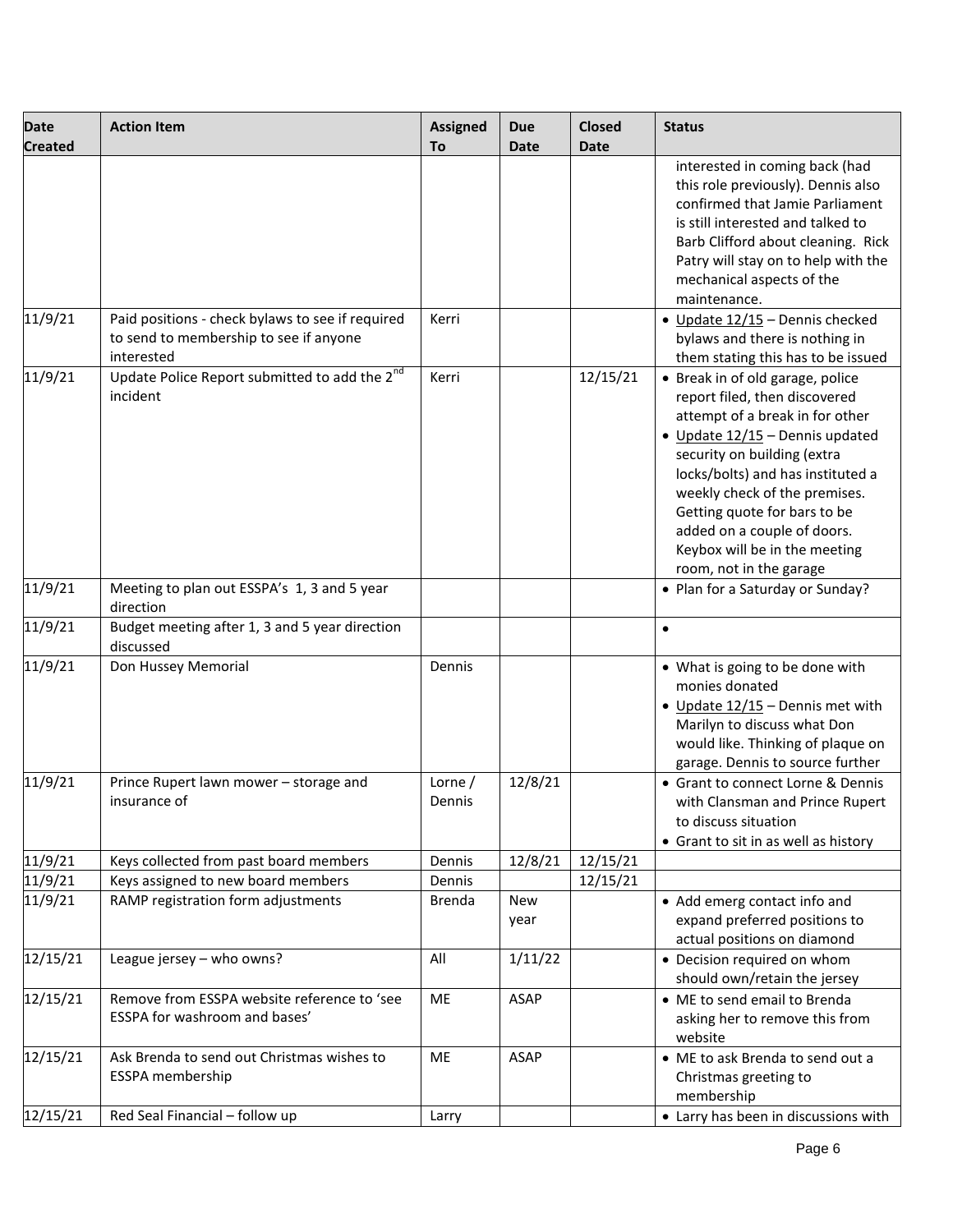| <b>Date</b><br><b>Created</b> | <b>Action Item</b>                     | <b>Assigned</b><br>To | <b>Due</b><br>Date | <b>Closed</b><br><b>Date</b> | <b>Status</b>                                                                                                                                           |
|-------------------------------|----------------------------------------|-----------------------|--------------------|------------------------------|---------------------------------------------------------------------------------------------------------------------------------------------------------|
|                               |                                        |                       |                    |                              | organization regarding taking on<br>the book keeping for ESSPA                                                                                          |
| 12/15/21                      | Pembina – fundraising matching program | Larry/All             |                    |                              | • Larry told us that Pembina is<br>generous in giving back to non-<br>profit organizations and could<br>possibly match our fundraising if<br>we did any |
| 12/15/21                      | Marketing of league                    | Tracie                | 1/12/22            |                              | • Discussion of business cards,<br>signage - update of progress                                                                                         |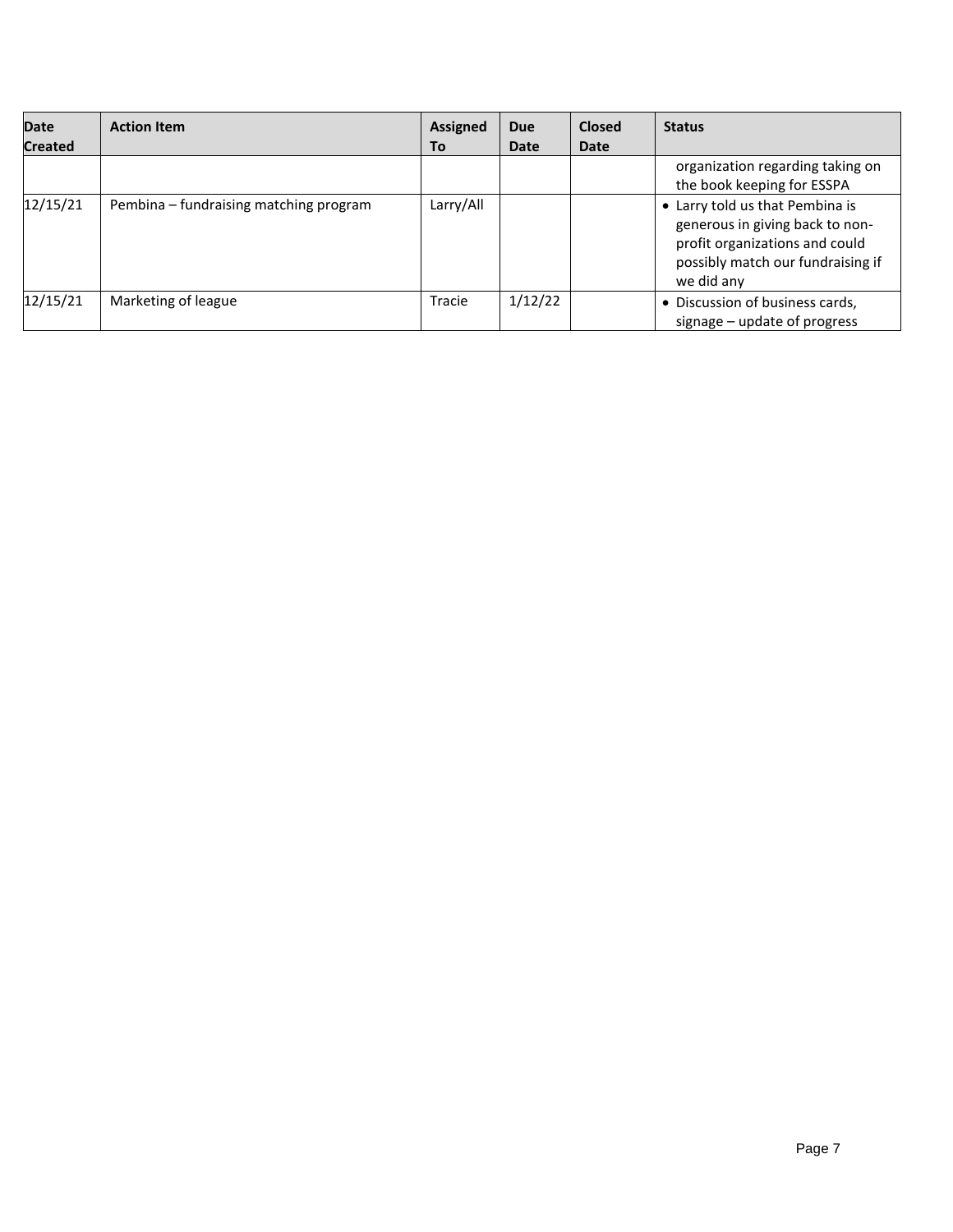# **Memo**

To: The ESSPA Board From: Dennis Stucke

Date: December 16, 2021

Re: Meeting Discussion Regarding the home base agreement

- 1. According to the City of Edmonton records the diamonds were booked by other associations for approximately 400 hours in 2021. 265 hours from June - Aug 30 almost all on weekends 135 hours from Sept 06-Oct 18 used Monday –Thursday and then Friday and Sunday
- 2. The City of Edmonton has responded to the request to raise diamond rental charges. It cannot be raised. The rates of \$27.00 per hour, less 5% handling fee retained by The City of Edmonton. Is set for 2021 and 2022. The rates for diamond rentals is under discussion for 2023 now and ESSPAs concerns have been noted. The rates are set for all associations with Home Base Agreements (at least 7 for baseball) and they cannot have a different rate for ESSPA alone. The rates are set and then voted on by council and set as a bylaw.

| 3. In 2021 Sept 06-Oct18                                        |                 |
|-----------------------------------------------------------------|-----------------|
| Revenue for Sept06-Oct 18                                       | \$3,526.88      |
| Labor to prepare diamonds and supervise washroom open and close | \$3,990.00      |
| Net loss                                                        | $5\quad 463.12$ |

## 4. June – Aug 30

Of the remaining 265 hours most were on Fridays and Sundays (no long weekends) Revenue \$ 6,922.00 Cost of supervision and diamond setup  $$4,525.00$  $Net Profit$   $$ 2,397.00$ 

(Note 2 games Fridays 3 games Sundays on some diamonds, more usage, less diamond setup cost)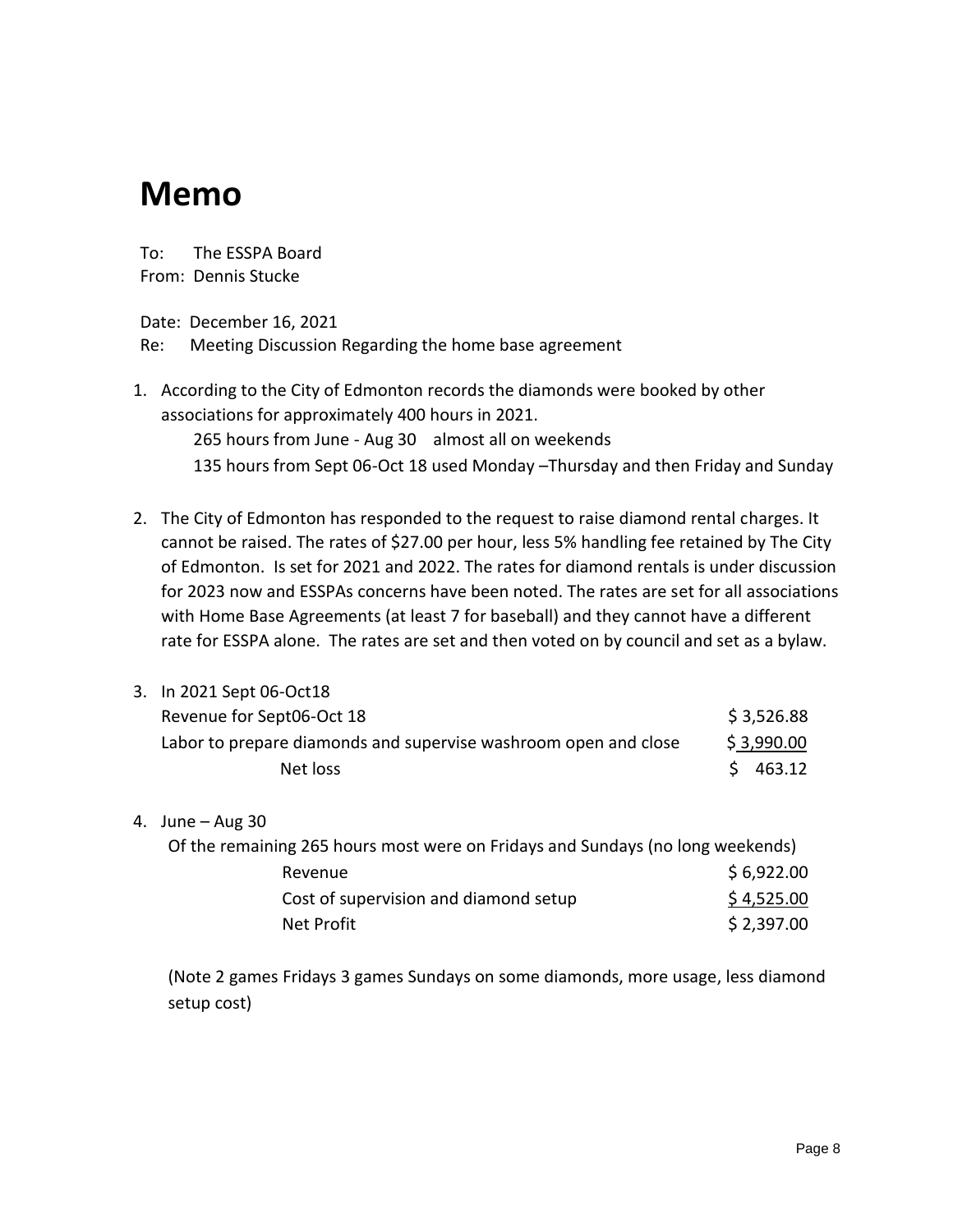- 5. I spoke to Cherri Onushko our City of Edmonton liaison for the Home Base Agreement According to The Home Base Agreement
	- Grass must be cut to 2.5-3 inches
	- The shale must be floated once per week to prevent dips and a level surface
	- The batter's box and the foul lines must be line

The City of Edmonton leases the diamonds this way.

**Question:** According to The Home Base Agreement ESSPA should only need to prepare the diamonds once per weekend say on a Friday for users to play on those diamonds for Friday night and Sunday.

 Answer: Yes, except if rain occurred and floating of the diamond was required to make the diamonds playable.

 **Question:** In the fall after the ESSPA League is completed we could make up the diamonds twice a week, say on Tuesday and Friday and still comply with the Agreement

Answer: Yes except for the same rain item.

 The City Bookings refer the user to ESSPA who have a fee structure in place to rent washrooms, the concession, base rental, and additional floating of diamonds.

The City bookings state that the group must enter into a separate agreement for these rentals, the agreement does not have anything to do with The City rental of diamonds. I believe that the original proposal from ESSPA was meant to be used for tournaments. That is by concession rental and additional floating are listed. I don't believe that the original intent was for the regular rental of the washrooms.

- 6. I propose that ESSPA remove washroom rentals from the Bookings by ESSPA. A specific clause for tournament rentals could be substituted in the Bookings document. Further that ESSPA Advise the City of Edmonton bookings department that washroom rentals will no longer be offered except for tournaments.
- 7. I would also propose that ESSPA speak to Kyle of Edmonton Sport and Social about the washrooms and base rentals. If desired a lockable box could be provided to hold home plate and the bases locked by a combination lock. His teams would obtain the bases and return the bases to the box. With rentals of \$5 per diamond we would recover 75% of the cost of a second set of bases and the lock box in one year. This would provide base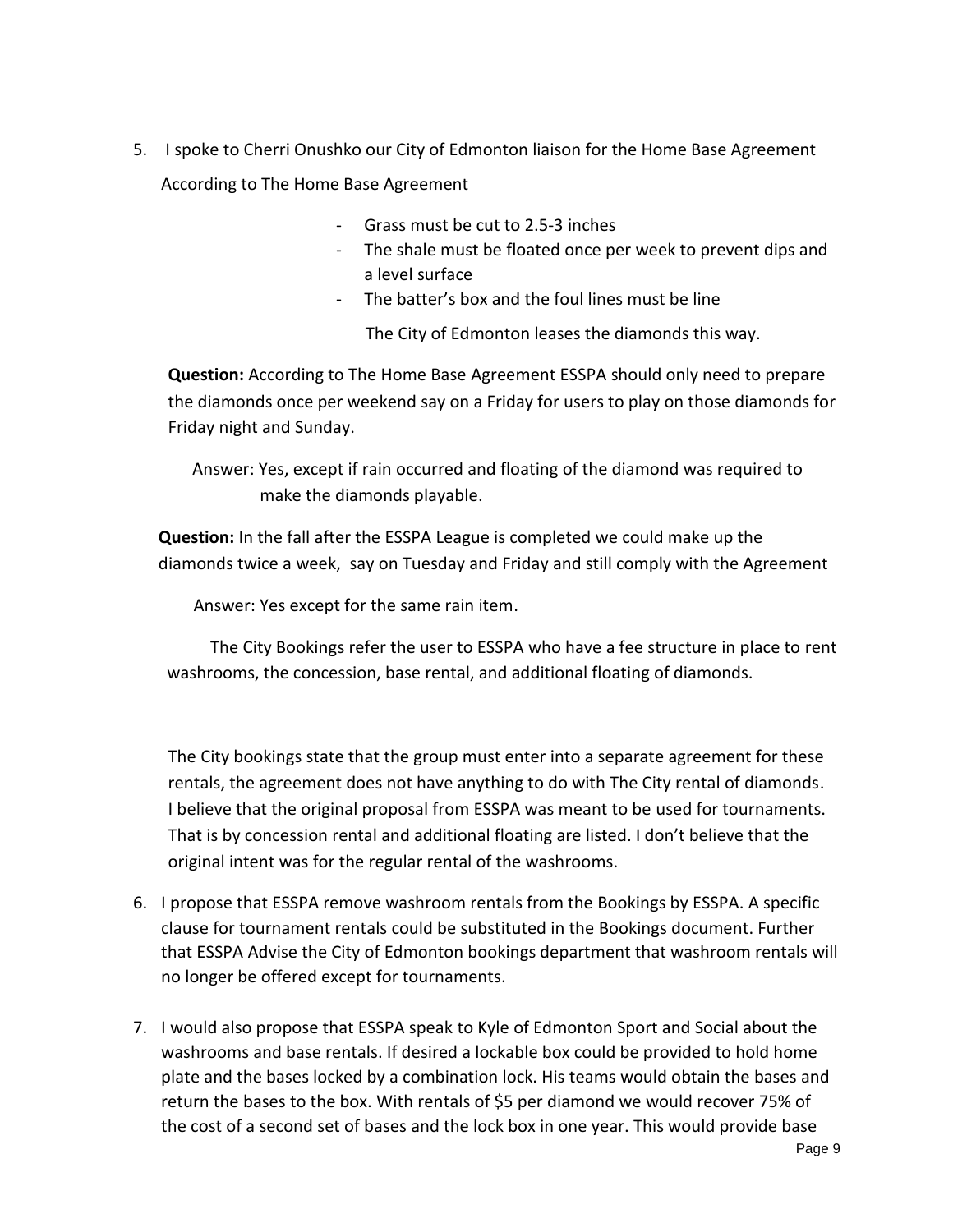but still prevent hole spikes in the diamonds. Whether ESS requires the washrooms and could provide a responsible person to open or lock them up would be an item for discussion. They may not require washrooms.

8. According to The Home Base Agreement we must notify The City of our end of season as it pertains to the maintenance staff.

It appears that after the regular ESSPA season that special conditions apply. I have asked the city to clarify this point. However, ESS started their fall league on Sept 06 this year. Since they are our primary renter, it would be wise to advise them when the various diamonds would be available. It means setting the dates of completion of our seasons for the various divisions. (Diamonds could still be used by our people as long as they were not booked by renters.

- 9. There is a risk that our major renter ESS may not want to rent the diamonds if washrooms are not available. However, it is proposed that we meet with them to discuss our situation that we cannot proceed with the present situation with the washroom rentals. Once the City of Edmonton replies confirming that diamonds prepared once on a Friday and after the season on a twice weekly basis meets the definition in The Home Base Agreement, we could the schedule meetings with ESS.
- 10. If the diamonds were rented for the same time periods as this year (keep in mind that we missed rentals for all of May) and we did diamond maintenance on a Friday with no washroom open and close and no base placement and

If season was the same as this year for **Sept 06-Oct18 Fridays and Sundays** 

| Revenue | \$1920.00 |
|---------|-----------|
| Costs   | \$600.00  |
| Profit  | \$625.00  |

Season Sept 06 – Oct 18 Monday – Thursday

| Revenue | \$1345.00 |
|---------|-----------|
| Costs   | \$720.00  |
| Profit  | \$625.00  |

Season June – Aug 31 Almost always Fridays and Sundays

Except 3 games on the Sundays and 2 on Fridays

| Revenue | \$7155.00 |
|---------|-----------|
| Costs   | \$1440.00 |
| Profit  | \$5715.00 |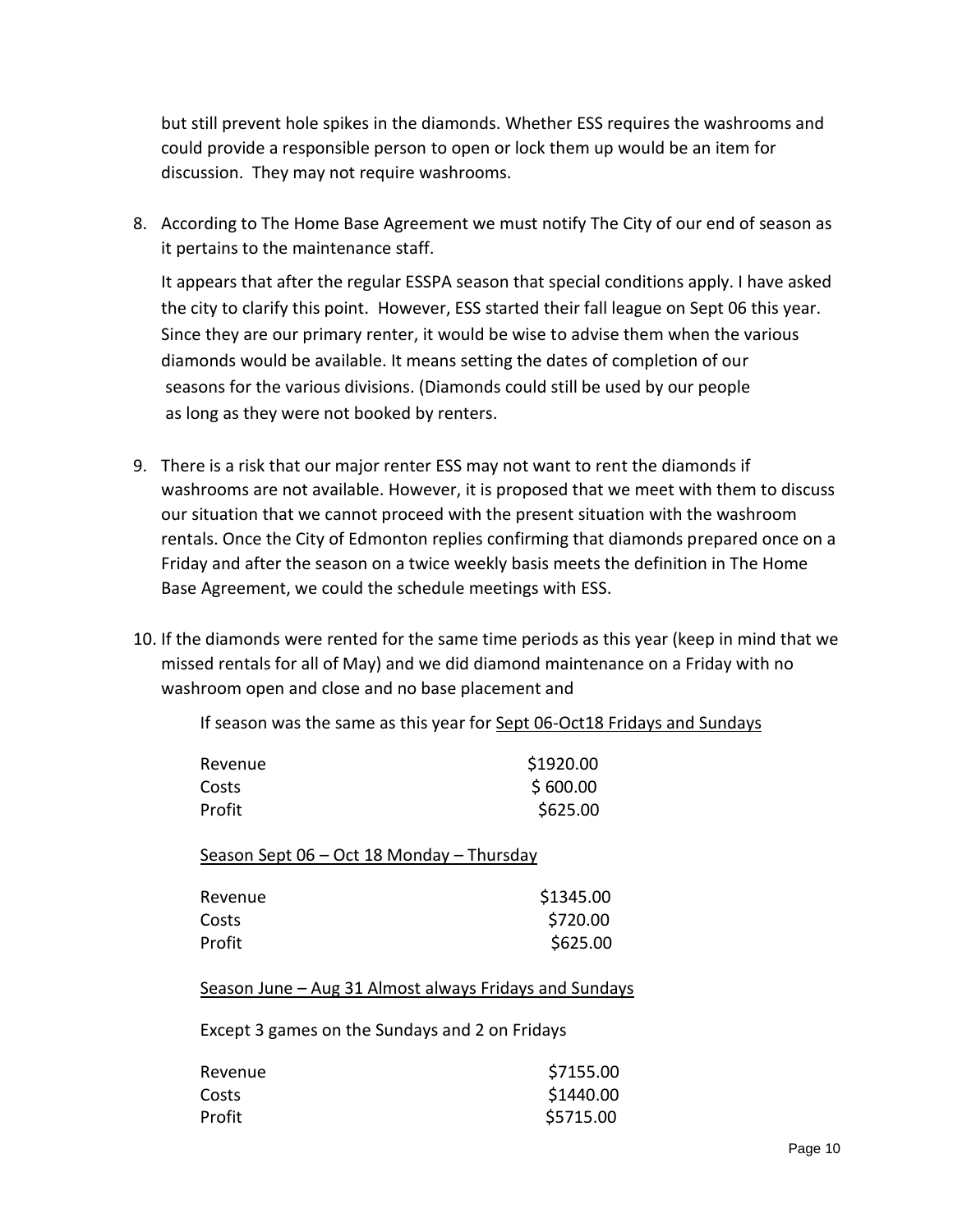# **MEMO**

## **To: ESSPA Board Meeting**

## **From: Dennis Stucke**

## **Date December 15,21**

## **Re December Maintenance Report**

- 1. The old equipment room and the garage have been secured after the break-in in late October. additional slide bolts were added to the doors along with padlocks thru the slide bolts. The door can no longer be pried up.
- 2. Weekly checks of the building for vandalism, lock security and to ensure that the heaters and furnace are operating have been ongoing since Nov 04.
- 3. The keys have been retrieved from old board members and distributed to the appropriate personnel. All key holders have been recorded.
- 4. I have met with Jamie P. and Barb Clifford about their returning and engagement for the 2022 year. I have met with Richard Osachuk about returning to the on-field maintenance staff for 2022. Richard was ESSPAs groundkeeper for 18 -20 years. He only left because his mother had to go into a senior's residence, and he was taking care of the farm. His mother has since passed, and he no longer is involved with the farm. He is the most experienced person available for the position and is being recommended for employment to the board. Rick P. has agreed to volunteer to look after on field maintenance along with Dennis S for irrigation repairs, spreading shale and the other items to maintain the diamonds.
- 5. Larry C. advised the writer of equipment and manpower available to nonprofit organizations by Pembina. These will be gratefully accepted.
- 6. The grounds were inspected in the fall and a list of to do items was compiled with Jamie and Rick.